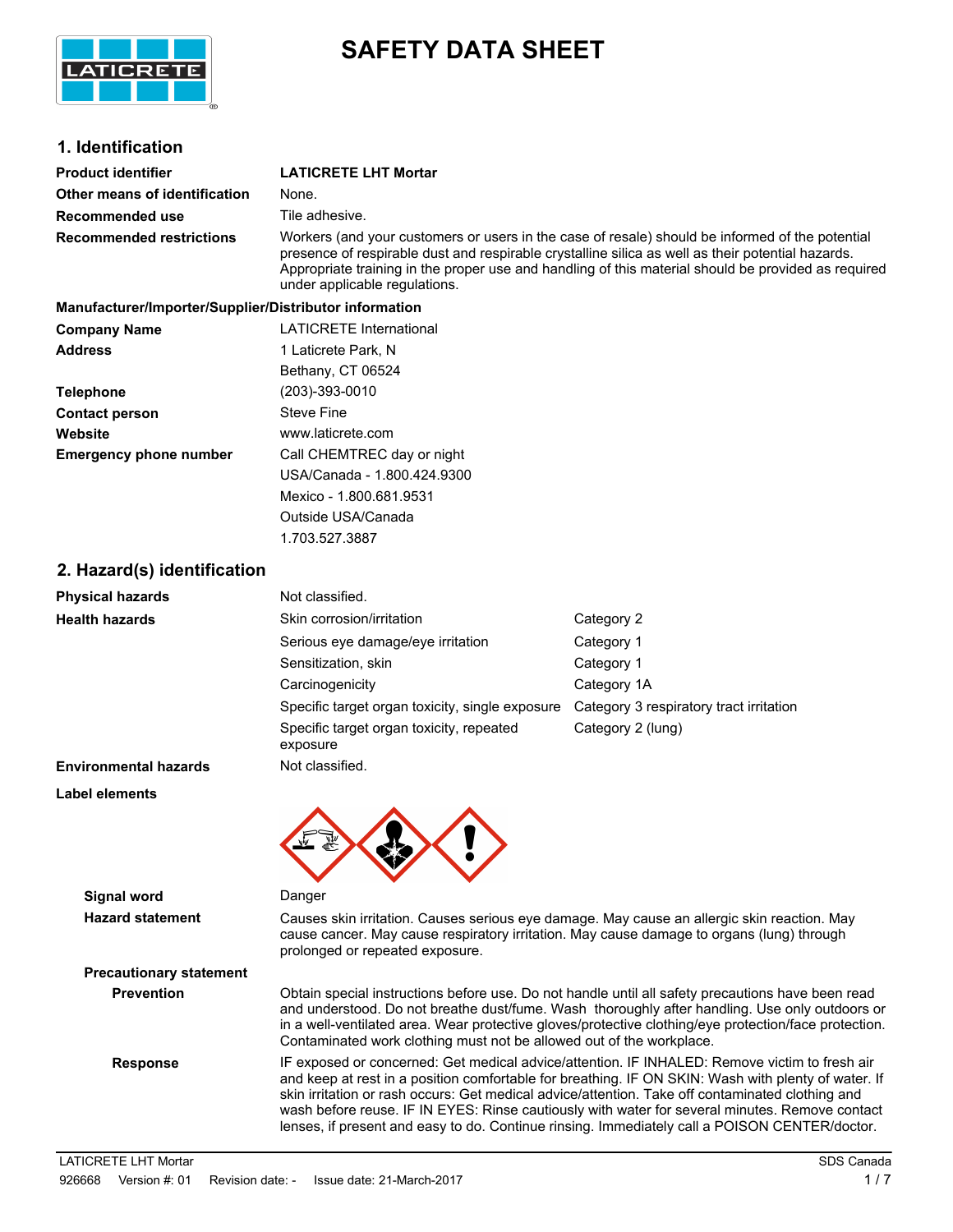| <b>Storage</b>           | Store in a well-ventilated place. Keep container tightly closed. Store locked up.                   |
|--------------------------|-----------------------------------------------------------------------------------------------------|
| <b>Disposal</b>          | Dispose of contents/container in accordance with local/regional/national/international regulations. |
| <b>Other hazards</b>     | None known.                                                                                         |
| Supplemental information | None.                                                                                               |

# **3. Composition/information on ingredients**

**Mixtures**

| MIALUI 69                                                                    |                                                                                                                                                                                                                             |                   |           |
|------------------------------------------------------------------------------|-----------------------------------------------------------------------------------------------------------------------------------------------------------------------------------------------------------------------------|-------------------|-----------|
| <b>Chemical name</b>                                                         |                                                                                                                                                                                                                             | <b>CAS number</b> | $\%$      |
| Silica Sand                                                                  |                                                                                                                                                                                                                             | 14808-60-7        | $55 - 65$ |
| <b>Portland Cement</b>                                                       |                                                                                                                                                                                                                             | 65997-15-1        | $20 - 30$ |
| <b>Composition comments</b>                                                  | All concentrations are in percent by weight unless ingredient is a gas. Gas concentrations are in<br>percent by volume.                                                                                                     |                   |           |
| 4. First-aid measures                                                        |                                                                                                                                                                                                                             |                   |           |
| <b>Inhalation</b>                                                            | Remove victim to fresh air and keep at rest in a position comfortable for breathing. Call a physician<br>if symptoms develop or persist.                                                                                    |                   |           |
| <b>Skin contact</b>                                                          | Wash off with soap and plenty of water. If skin irritation or rash occurs: Get medical<br>advice/attention. Take off contaminated clothing and wash before reuse.                                                           |                   |           |
| Eye contact                                                                  | Do not rub eyes. Immediately flush eyes with plenty of water for at least 15 minutes. Remove<br>contact lenses, if present and easy to do. Continue rinsing. Call a physician or poison control<br>center immediately.      |                   |           |
| Ingestion                                                                    | Rinse mouth. Get medical attention if symptoms occur.                                                                                                                                                                       |                   |           |
| <b>Most important</b><br>symptoms/effects, acute and<br>delayed              | Rash. Coughing. Irritant effects. Symptoms may include stinging, tearing, redness, swelling, and<br>blurred vision. Permanent eye damage including blindness could result. Prolonged exposure may<br>cause chronic effects. |                   |           |
| Indication of immediate<br>medical attention and special<br>treatment needed | Provide general supportive measures and treat symptomatically. Symptoms may be delayed.                                                                                                                                     |                   |           |
| <b>General information</b>                                                   | Ensure that medical personnel are aware of the material(s) involved, and take precautions to<br>protect themselves. IF exposed or concerned: Get medical advice/attention. Wash contaminated<br>clothing before reuse.      |                   |           |
| 5. Fire-fighting measures                                                    |                                                                                                                                                                                                                             |                   |           |
| Suitable extinguishing media                                                 | Water fog. Foam. Dry chemical powder. Carbon dioxide (CO2).                                                                                                                                                                 |                   |           |
| Unsuitable extinguishing<br>media                                            | None known.                                                                                                                                                                                                                 |                   |           |
| Specific hazards arising from<br>the chemical                                | During fire, gases hazardous to health may be formed.                                                                                                                                                                       |                   |           |
| Special protective equipment<br>and precautions for firefighters             | Self-contained breathing apparatus and full protective clothing must be worn in case of fire.                                                                                                                               |                   |           |
| <b>Fire fighting</b><br>equipment/instructions                               | In case of fire and/or explosion do not breathe fumes.                                                                                                                                                                      |                   |           |
| <b>General fire hazards</b>                                                  | No unusual fire or explosion hazards noted.                                                                                                                                                                                 |                   |           |
| 6. Accidental release measures                                               |                                                                                                                                                                                                                             |                   |           |
| <b>Personal precautions,</b><br>protective equipment and                     | Keep unnecessary personnel away. Keep upwind. Avoid formation of dust. Wear appropriate<br>protective equipment and clothing during clean-up. Do not touch damaged containers or spilled                                    |                   |           |

material unless wearing appropriate protective clothing. Ensure adequate ventilation. **emergency procedures** Stop the flow of material, if this is without risk. Sweep or shovel up material and place in a clearly labeled container for waste. Collect dust using a vacuum cleaner. Following product recovery, flush area with water. **Methods and materials for containment and cleaning up**

**Environmental precautions** Avoid discharge into drains, water courses or onto the ground.

### **7. Handling and storage**

Do not handle until all safety precautions have been read and understood. Minimize dust generation and accumulation. Wear appropriate personal protective equipment. Do not breathe dust. Avoid contact with eyes, skin, and clothing. Provide adequate ventilation. Observe good industrial hygiene practices. **Precautions for safe handling**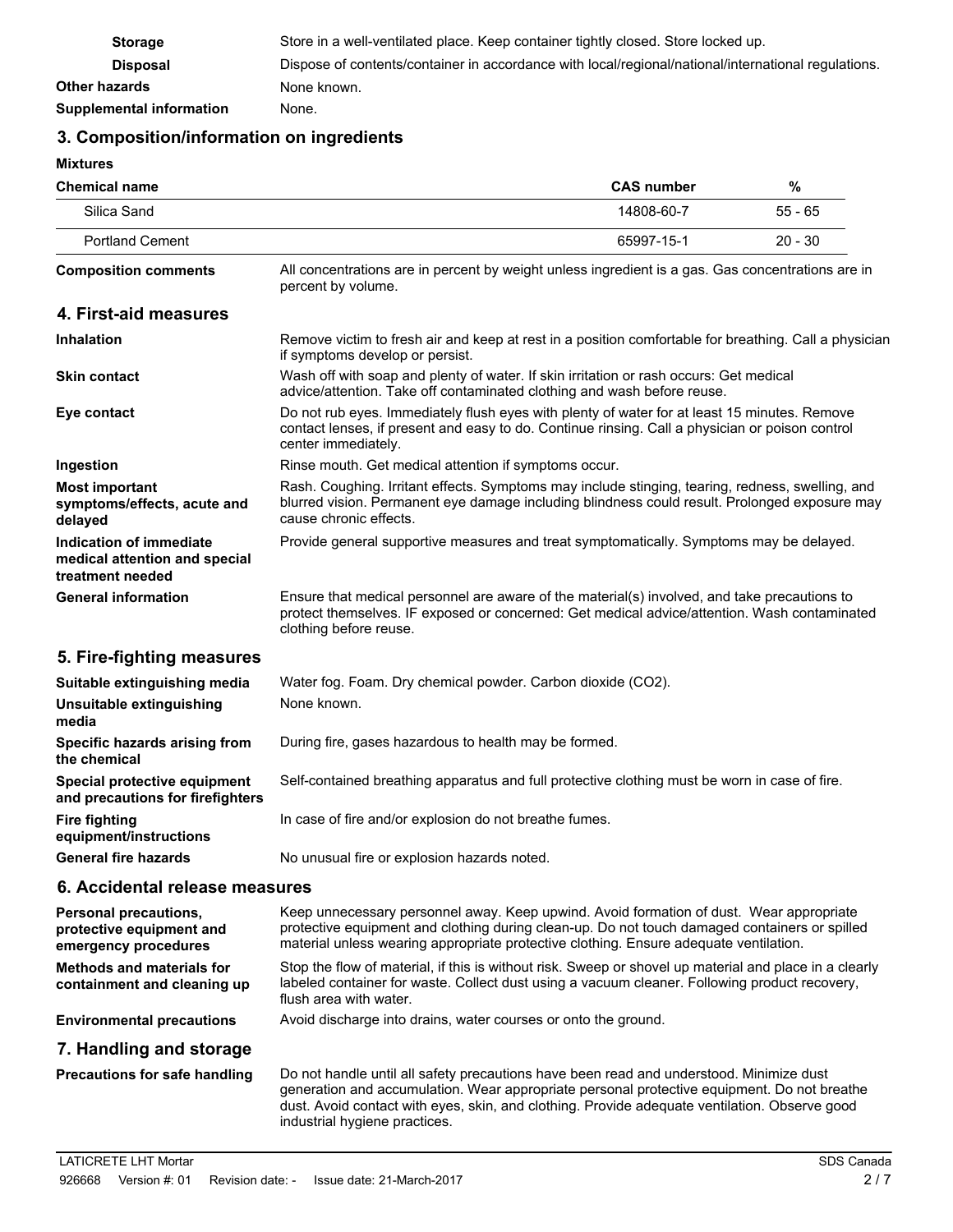# **8. Exposure controls/personal protection**

### **Occupational exposure limits**

### **US. ACGIH Threshold Limit Values**

| <b>Components</b>                   | Tvpe | Value                    | Form                 |
|-------------------------------------|------|--------------------------|----------------------|
| Portland Cement (CAS<br>65997-15-1) | TWA  | mg/m3                    | Respirable fraction. |
| Silica Sand (CAS<br>14808-60-7)     | TWA  | $0.025 \,\mathrm{mq/m3}$ | Respirable fraction. |

#### **Canada. Alberta OELs (Occupational Health & Safety Code, Schedule 1, Table 2)**

| <b>Components</b>    | Type       | Value                    | Form                  |
|----------------------|------------|--------------------------|-----------------------|
| Portland Cement (CAS | <b>TWA</b> | $10 \text{ mg/m}$        |                       |
| 65997-15-1)          |            |                          |                       |
| Silica Sand (CAS     | TWA        | $0.025 \,\mathrm{mq/m3}$ | Respirable particles. |
| 14808-60-7)          |            |                          |                       |

#### **Canada. British Columbia OELs. (Occupational Exposure Limits for Chemical Substances, Occupational Health and Safety Regulation 296/97, as amended)**

| <b>Components</b>                   | Type | Value                   | Form                 |
|-------------------------------------|------|-------------------------|----------------------|
| Portland Cement (CAS<br>65997-15-1) | TWA  | $3 \text{ mg/m}$        | Respirable fraction. |
|                                     |      | $10 \text{ mg/m}$       | Total dust.          |
| Silica Sand (CAS<br>14808-60-7)     | TWA  | $0.025 \,\mathrm{mq/m}$ | Respirable fraction. |

#### **Canada. Manitoba OELs (Reg. 217/2006, The Workplace Safety And Health Act)**

| <b>Components</b>    | Type | Value                     | Form                 |
|----------------------|------|---------------------------|----------------------|
| Portland Cement (CAS | TWA  | 1 ma/m3                   | Respirable fraction. |
| 65997-15-1)          |      |                           |                      |
| Silica Sand (CAS     | TWA  | $0.025 \,\mathrm{mq/m}$ 3 | Respirable fraction. |
| 14808-60-7)          |      |                           |                      |

### **Canada. Ontario OELs. (Control of Exposure to Biological or Chemical Agents)**

| <b>Components</b>                   | Type       | Value                | Form                 |
|-------------------------------------|------------|----------------------|----------------------|
| Portland Cement (CAS<br>65997-15-1) | <b>TWA</b> | ma/m3                | Respirable fraction. |
| Silica Sand (CAS<br>14808-60-7)     | <b>TWA</b> | $0.1 \text{ mg/m}$ 3 | Respirable fraction. |

### **Canada. Quebec OELs. (Ministry of Labor - Regulation Respecting the Quality of the Work Environment)**

| <b>Components</b>                           | Type                                                                                                                                                                                                                                                                                                                                                                                                                               | Value               | Form             |
|---------------------------------------------|------------------------------------------------------------------------------------------------------------------------------------------------------------------------------------------------------------------------------------------------------------------------------------------------------------------------------------------------------------------------------------------------------------------------------------|---------------------|------------------|
| <b>Portland Cement (CAS)</b><br>65997-15-1) | TWA                                                                                                                                                                                                                                                                                                                                                                                                                                | $5 \,\mathrm{mg/m}$ | Respirable dust. |
|                                             |                                                                                                                                                                                                                                                                                                                                                                                                                                    | 10 mg/m $3$         | Total dust.      |
| Silica Sand (CAS<br>14808-60-7)             | TWA                                                                                                                                                                                                                                                                                                                                                                                                                                | $0.1 \text{ mg/m}$  | Respirable dust. |
| <b>Biological limit values</b>              | No biological exposure limits noted for the ingredient(s).                                                                                                                                                                                                                                                                                                                                                                         |                     |                  |
| <b>Exposure guidelines</b>                  | Occupational exposure to nuisance dust (total and respirable) and respirable crystalline silica<br>should be monitored and controlled.                                                                                                                                                                                                                                                                                             |                     |                  |
| Appropriate engineering<br>controls         | Good general ventilation (typically 10 air changes per hour) should be used. Ventilation rates<br>should be matched to conditions. If applicable, use process enclosures, local exhaust ventilation,<br>or other engineering controls to maintain airborne levels below recommended exposure limits. If<br>exposure limits have not been established, maintain airborne levels to an acceptable level. Provide<br>eyewash station. |                     |                  |
|                                             | Individual protection measures, such as personal protective equipment                                                                                                                                                                                                                                                                                                                                                              |                     |                  |
| Eye/face protection                         | Wear safety glasses with side shields (or goggles).                                                                                                                                                                                                                                                                                                                                                                                |                     |                  |
| <b>Skin protection</b>                      |                                                                                                                                                                                                                                                                                                                                                                                                                                    |                     |                  |
| <b>Hand protection</b>                      | Wear chemical-resistant, impervious gloves.                                                                                                                                                                                                                                                                                                                                                                                        |                     |                  |
| <b>LATICRETE LHT Mortar</b>                 |                                                                                                                                                                                                                                                                                                                                                                                                                                    |                     | SDS Canada       |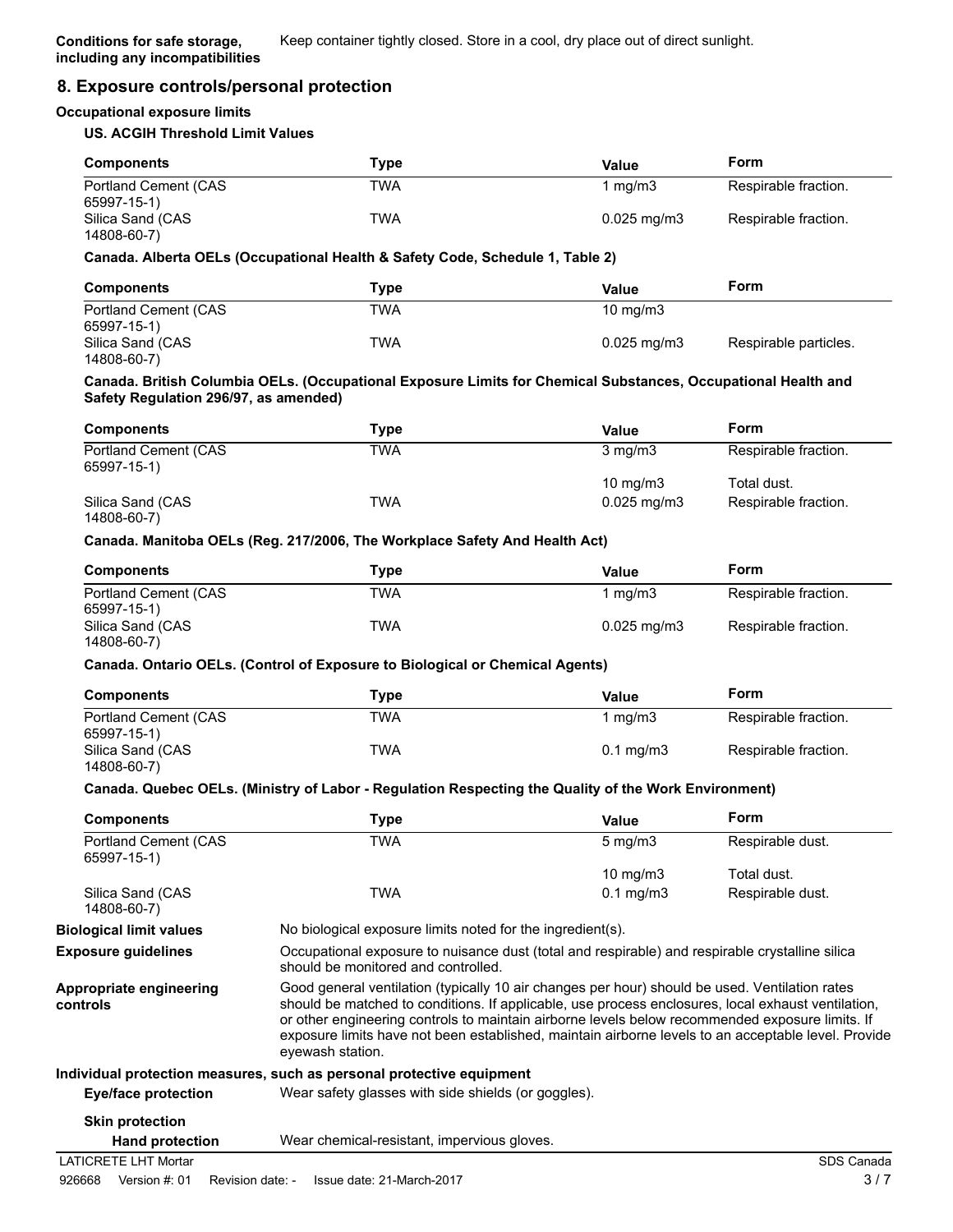| <b>Other</b>                      | Wear appropriate chemical resistant clothing.                                                                                                                                                                                                                                                         |
|-----------------------------------|-------------------------------------------------------------------------------------------------------------------------------------------------------------------------------------------------------------------------------------------------------------------------------------------------------|
| <b>Respiratory protection</b>     | Wear a dust mask if dust is generated above exposure limits.                                                                                                                                                                                                                                          |
| <b>Thermal hazards</b>            | Wear appropriate thermal protective clothing, when necessary.                                                                                                                                                                                                                                         |
| General hygiene<br>considerations | Always observe good personal hygiene measures, such as washing after handling the material<br>and before eating, drinking, and/or smoking. Routinely wash work clothing and protective<br>equipment to remove contaminants. Contaminated work clothing should not be allowed out of the<br>workplace. |

# **9. Physical and chemical properties**

| Appearance                                        |                               |
|---------------------------------------------------|-------------------------------|
| <b>Physical state</b>                             | Solid.                        |
| Form                                              | Powder.                       |
| Color                                             | White to gray.                |
| Odor                                              | Odorless.                     |
| <b>Odor threshold</b>                             | Not available.                |
| рH                                                | Not available.                |
| Melting point/freezing point                      | Not available.                |
| Initial boiling point and boiling<br>range        | Not available.                |
| <b>Flash point</b>                                | Not flammable or combustible. |
| <b>Evaporation rate</b>                           | Not available.                |
| Flammability (solid, gas)                         | Not available.                |
| Upper/lower flammability or explosive limits      |                               |
| <b>Flammability limit - lower</b><br>(%)          | Not available.                |
| <b>Flammability limit - upper</b><br>(%)          | Not available.                |
| Vapor pressure                                    | Not available.                |
| <b>Vapor density</b>                              | Not available.                |
| <b>Relative density</b>                           | $1.2 - 1.5$                   |
| Solubility(ies)                                   |                               |
| Solubility (water)                                | Insoluble                     |
| <b>Partition coefficient</b><br>(n-octanol/water) | Not available.                |
| <b>Auto-ignition temperature</b>                  | Not available.                |
| <b>Decomposition temperature</b>                  | Not available.                |
| <b>Viscosity</b>                                  | Not available.                |
| <b>Other information</b>                          |                               |
| VOC                                               | $0\%$                         |

# **10. Stability and reactivity**

| <b>Reactivity</b>                            | The product is stable and non-reactive under normal conditions of use, storage and transport. |
|----------------------------------------------|-----------------------------------------------------------------------------------------------|
| <b>Chemical stability</b>                    | Material is stable under normal conditions.                                                   |
| <b>Possibility of hazardous</b><br>reactions | No dangerous reaction known under conditions of normal use.                                   |
| <b>Conditions to avoid</b>                   | Contact with incompatible materials.                                                          |
| Incompatible materials                       | Strong oxidizing agents.                                                                      |
| <b>Hazardous decomposition</b><br>products   | No hazardous decomposition products are known.                                                |

# **11. Toxicological information**

### **Information on likely routes of exposure**

**Inhalation** Dust irritates the respiratory system, and may cause coughing and difficulties in breathing.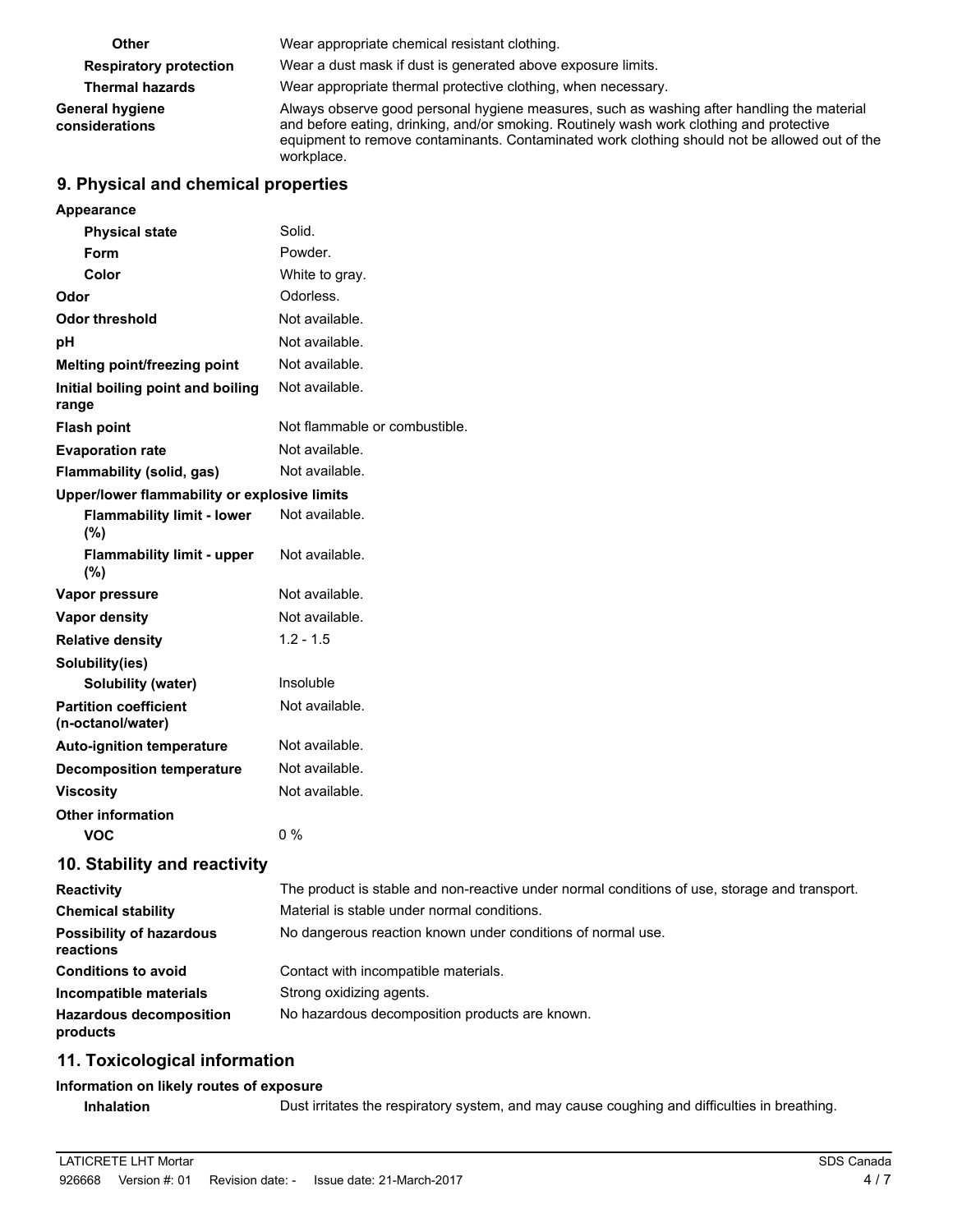| <b>Skin contact</b>                                                                    | cement/mixture may cause burns.                                            | Causes skin irritation. May cause an allergic skin reaction. Prolonged contact with wet                                                                                                                                                                                                                                                                                                                                                                                                                                                                                                                                                                                                                                                                                                                                                                                                                                                                                                                                                                                                                                                                                                                                                        |
|----------------------------------------------------------------------------------------|----------------------------------------------------------------------------|------------------------------------------------------------------------------------------------------------------------------------------------------------------------------------------------------------------------------------------------------------------------------------------------------------------------------------------------------------------------------------------------------------------------------------------------------------------------------------------------------------------------------------------------------------------------------------------------------------------------------------------------------------------------------------------------------------------------------------------------------------------------------------------------------------------------------------------------------------------------------------------------------------------------------------------------------------------------------------------------------------------------------------------------------------------------------------------------------------------------------------------------------------------------------------------------------------------------------------------------|
| Eye contact                                                                            |                                                                            | Causes serious eye damage. Prolonged contact with wet cement/mixture may cause burns.                                                                                                                                                                                                                                                                                                                                                                                                                                                                                                                                                                                                                                                                                                                                                                                                                                                                                                                                                                                                                                                                                                                                                          |
| Ingestion                                                                              | Swallowing may cause gastrointestinal irritation.                          |                                                                                                                                                                                                                                                                                                                                                                                                                                                                                                                                                                                                                                                                                                                                                                                                                                                                                                                                                                                                                                                                                                                                                                                                                                                |
| Symptoms related to the<br>physical, chemical and<br>toxicological characteristics     | cause chronic effects.                                                     | Rash. Coughing. Irritant effects. Symptoms may include stinging, tearing, redness, swelling, and<br>blurred vision. Permanent eye damage including blindness could result. Prolonged exposure may                                                                                                                                                                                                                                                                                                                                                                                                                                                                                                                                                                                                                                                                                                                                                                                                                                                                                                                                                                                                                                              |
| Information on toxicological effects                                                   |                                                                            |                                                                                                                                                                                                                                                                                                                                                                                                                                                                                                                                                                                                                                                                                                                                                                                                                                                                                                                                                                                                                                                                                                                                                                                                                                                |
| <b>Acute toxicity</b>                                                                  | May cause respiratory irritation.                                          |                                                                                                                                                                                                                                                                                                                                                                                                                                                                                                                                                                                                                                                                                                                                                                                                                                                                                                                                                                                                                                                                                                                                                                                                                                                |
| <b>Skin corrosion/irritation</b>                                                       | Causes skin irritation.                                                    |                                                                                                                                                                                                                                                                                                                                                                                                                                                                                                                                                                                                                                                                                                                                                                                                                                                                                                                                                                                                                                                                                                                                                                                                                                                |
| Serious eye damage/eye<br>irritation                                                   | Causes serious eye damage.                                                 |                                                                                                                                                                                                                                                                                                                                                                                                                                                                                                                                                                                                                                                                                                                                                                                                                                                                                                                                                                                                                                                                                                                                                                                                                                                |
| Respiratory or skin sensitization                                                      |                                                                            |                                                                                                                                                                                                                                                                                                                                                                                                                                                                                                                                                                                                                                                                                                                                                                                                                                                                                                                                                                                                                                                                                                                                                                                                                                                |
| <b>Respiratory sensitization</b>                                                       | No data available.                                                         |                                                                                                                                                                                                                                                                                                                                                                                                                                                                                                                                                                                                                                                                                                                                                                                                                                                                                                                                                                                                                                                                                                                                                                                                                                                |
| <b>Skin sensitization</b>                                                              | May cause an allergic skin reaction.                                       |                                                                                                                                                                                                                                                                                                                                                                                                                                                                                                                                                                                                                                                                                                                                                                                                                                                                                                                                                                                                                                                                                                                                                                                                                                                |
| Germ cell mutagenicity                                                                 | mutagenic or genotoxic.                                                    | No data available to indicate product or any components present at greater than 0.1% are                                                                                                                                                                                                                                                                                                                                                                                                                                                                                                                                                                                                                                                                                                                                                                                                                                                                                                                                                                                                                                                                                                                                                       |
| Carcinogenicity                                                                        | risk" (SCOEL SUM Doc 94-final, June 2003)                                  | May cause cancer. In 1997, IARC (the International Agency for Research on Cancer) concluded<br>that crystalline silica inhaled from occupational sources can cause lung cancer in humans.<br>However in making the overall evaluation, IARC noted that "carcinogenicity was not detected in all<br>industrial circumstances studied. Carcinogenicity may be dependent on inherent characteristics of<br>the crystalline silica or on external factors affecting its biological activity or distribution of its<br>polymorphs." (IARC Monographs on the evaluation of the carcinogenic risks of chemicals to<br>humans, Silica, silicates dust and organic fibres, 1997, Vol. 68, IARC, Lyon, France.) In June<br>2003, SCOEL (the EU Scientific Committee on Occupational Exposure Limits) concluded that the<br>main effect in humans of the inhalation of respirable crystalline silica dust is silicosis. "There is<br>sufficient information to conclude that the relative risk of lung cancer is increased in persons with<br>silicosis (and, apparently, not in employees without silicosis exposed to silica dust in quarries and<br>in the ceramic industry). Therefore, preventing the onset of silicosis will also reduce the cancer |
| <b>ACGIH Carcinogens</b>                                                               |                                                                            |                                                                                                                                                                                                                                                                                                                                                                                                                                                                                                                                                                                                                                                                                                                                                                                                                                                                                                                                                                                                                                                                                                                                                                                                                                                |
| Portland Cement (CAS 65997-15-1)<br>Silica Sand (CAS 14808-60-7)                       |                                                                            | A4 Not classifiable as a human carcinogen.<br>A2 Suspected human carcinogen.                                                                                                                                                                                                                                                                                                                                                                                                                                                                                                                                                                                                                                                                                                                                                                                                                                                                                                                                                                                                                                                                                                                                                                   |
| Canada - Alberta OELs: Carcinogen category                                             |                                                                            |                                                                                                                                                                                                                                                                                                                                                                                                                                                                                                                                                                                                                                                                                                                                                                                                                                                                                                                                                                                                                                                                                                                                                                                                                                                |
| Silica Sand (CAS 14808-60-7)<br>Canada - Manitoba OELs: carcinogenicity                |                                                                            | Suspected human carcinogen.                                                                                                                                                                                                                                                                                                                                                                                                                                                                                                                                                                                                                                                                                                                                                                                                                                                                                                                                                                                                                                                                                                                                                                                                                    |
| Portland Cement (CAS 65997-15-1)<br>Silica Sand (CAS 14808-60-7)                       |                                                                            | Not classifiable as a human carcinogen.<br>Suspected human carcinogen.                                                                                                                                                                                                                                                                                                                                                                                                                                                                                                                                                                                                                                                                                                                                                                                                                                                                                                                                                                                                                                                                                                                                                                         |
| Canada - Quebec OELs: Carcinogen category                                              |                                                                            |                                                                                                                                                                                                                                                                                                                                                                                                                                                                                                                                                                                                                                                                                                                                                                                                                                                                                                                                                                                                                                                                                                                                                                                                                                                |
| Silica Sand (CAS 14808-60-7)<br>IARC Monographs. Overall Evaluation of Carcinogenicity |                                                                            | Suspected carcinogenic effect in humans.                                                                                                                                                                                                                                                                                                                                                                                                                                                                                                                                                                                                                                                                                                                                                                                                                                                                                                                                                                                                                                                                                                                                                                                                       |
| Silica Sand (CAS 14808-60-7)                                                           |                                                                            | 1 Carcinogenic to humans.                                                                                                                                                                                                                                                                                                                                                                                                                                                                                                                                                                                                                                                                                                                                                                                                                                                                                                                                                                                                                                                                                                                                                                                                                      |
| Silica Sand (CAS 14808-60-7)                                                           | US. National Toxicology Program (NTP) Report on Carcinogens                |                                                                                                                                                                                                                                                                                                                                                                                                                                                                                                                                                                                                                                                                                                                                                                                                                                                                                                                                                                                                                                                                                                                                                                                                                                                |
| <b>Reproductive toxicity</b>                                                           |                                                                            | Known To Be Human Carcinogen.<br>This product is not expected to cause reproductive or developmental effects.                                                                                                                                                                                                                                                                                                                                                                                                                                                                                                                                                                                                                                                                                                                                                                                                                                                                                                                                                                                                                                                                                                                                  |
| Specific target organ toxicity -<br>single exposure                                    | May cause respiratory irritation.                                          |                                                                                                                                                                                                                                                                                                                                                                                                                                                                                                                                                                                                                                                                                                                                                                                                                                                                                                                                                                                                                                                                                                                                                                                                                                                |
| Specific target organ toxicity -<br>repeated exposure                                  |                                                                            | May cause damage to organs (lung) through prolonged or repeated exposure.                                                                                                                                                                                                                                                                                                                                                                                                                                                                                                                                                                                                                                                                                                                                                                                                                                                                                                                                                                                                                                                                                                                                                                      |
| <b>Aspiration hazard</b>                                                               | Due to the physical form of the product it is not an aspiration hazard.    |                                                                                                                                                                                                                                                                                                                                                                                                                                                                                                                                                                                                                                                                                                                                                                                                                                                                                                                                                                                                                                                                                                                                                                                                                                                |
| <b>Chronic effects</b>                                                                 | Prolonged or repeated exposure may cause lung injury, including silicosis. |                                                                                                                                                                                                                                                                                                                                                                                                                                                                                                                                                                                                                                                                                                                                                                                                                                                                                                                                                                                                                                                                                                                                                                                                                                                |
| 12. Ecological information                                                             |                                                                            |                                                                                                                                                                                                                                                                                                                                                                                                                                                                                                                                                                                                                                                                                                                                                                                                                                                                                                                                                                                                                                                                                                                                                                                                                                                |
| <b>Ecotoxicity</b>                                                                     | Not expected to be harmful to aquatic organisms.                           |                                                                                                                                                                                                                                                                                                                                                                                                                                                                                                                                                                                                                                                                                                                                                                                                                                                                                                                                                                                                                                                                                                                                                                                                                                                |
| Persistence and degradability                                                          | No data is available on the degradability of this product.                 |                                                                                                                                                                                                                                                                                                                                                                                                                                                                                                                                                                                                                                                                                                                                                                                                                                                                                                                                                                                                                                                                                                                                                                                                                                                |
| <b>Bioaccumulative potential</b>                                                       | No data available for this product.                                        |                                                                                                                                                                                                                                                                                                                                                                                                                                                                                                                                                                                                                                                                                                                                                                                                                                                                                                                                                                                                                                                                                                                                                                                                                                                |
| <b>Mobility in soil</b>                                                                | The product is not mobile in soil.                                         |                                                                                                                                                                                                                                                                                                                                                                                                                                                                                                                                                                                                                                                                                                                                                                                                                                                                                                                                                                                                                                                                                                                                                                                                                                                |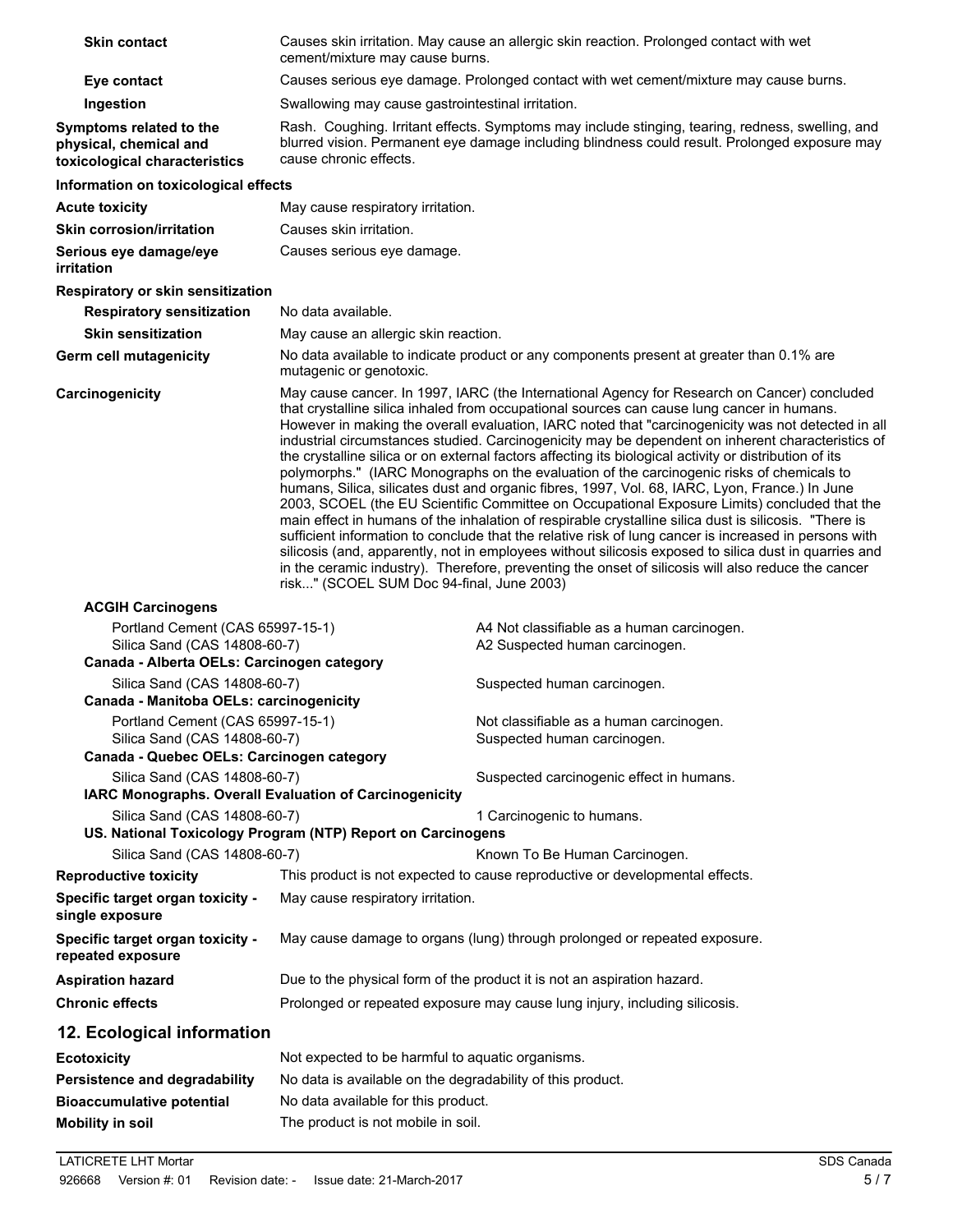**Other adverse effects** No other adverse environmental effects (e.g. ozone depletion, photochemical ozone creation potential, endocrine disruption, global warming potential) are expected from this component.

### **13. Disposal considerations**

| <b>Disposal instructions</b>             | Dispose of contents/container in accordance with local/regional/national/international regulations.<br>Do not contaminate ponds, waterways or ditches with chemical or used container.                                 |
|------------------------------------------|------------------------------------------------------------------------------------------------------------------------------------------------------------------------------------------------------------------------|
| Local disposal regulations               | Dispose of in accordance with local regulations.                                                                                                                                                                       |
| Hazardous waste code                     | The waste code should be assigned in discussion between the user, the producer and the waste<br>disposal company.                                                                                                      |
| Waste from residues / unused<br>products | Dispose of in accordance with local regulations. Empty containers or liners may retain some<br>product residues. This material and its container must be disposed of in a safe manner (see:<br>Disposal instructions). |
| Contaminated packaging                   | Empty containers should be taken to an approved waste handling site for recycling or disposal.<br>Since emptied containers may retain product residue, follow label warnings even after container is<br>emptied.       |

# **14. Transport information**

#### **TDG**

Not regulated as dangerous goods.

#### **IATA**

Not regulated as dangerous goods.

#### **IMDG**

Not regulated as dangerous goods.

**Transport in bulk according to** This substance/mixture is not intended to be transported in bulk.

**Annex II of MARPOL 73/78 and the IBC Code**

### **15. Regulatory information**

| <b>Canadian regulations</b> | This product has been classified in accordance with the hazard criteria of the HPR and the SDS |
|-----------------------------|------------------------------------------------------------------------------------------------|
|                             | contains all the information required by the HPR.                                              |

### **Controlled Drugs and Substances Act**

Not regulated. **Export Control List (CEPA 1999, Schedule 3)** Not listed. **Greenhouse Gases** Not listed. **Precursor Control Regulations** Not regulated. **International regulations Stockholm Convention** Not applicable. **Rotterdam Convention** Not applicable.

**Kyoto protocol**

Not applicable.

**Montreal Protocol**

Not applicable. **Basel Convention**

Not applicable.

# **International Inventories**

| Country(s) or region | Inventory name                                                            | On inventory (yes/no)* |
|----------------------|---------------------------------------------------------------------------|------------------------|
| Australia            | Australian Inventory of Chemical Substances (AICS)                        | Yes                    |
| Canada               | Domestic Substances List (DSL)                                            | Yes                    |
| Canada               | Non-Domestic Substances List (NDSL)                                       | No                     |
| China                | Inventory of Existing Chemical Substances in China (IECSC)                | No                     |
| Europe               | European Inventory of Existing Commercial Chemical<br>Substances (EINECS) | Yes                    |